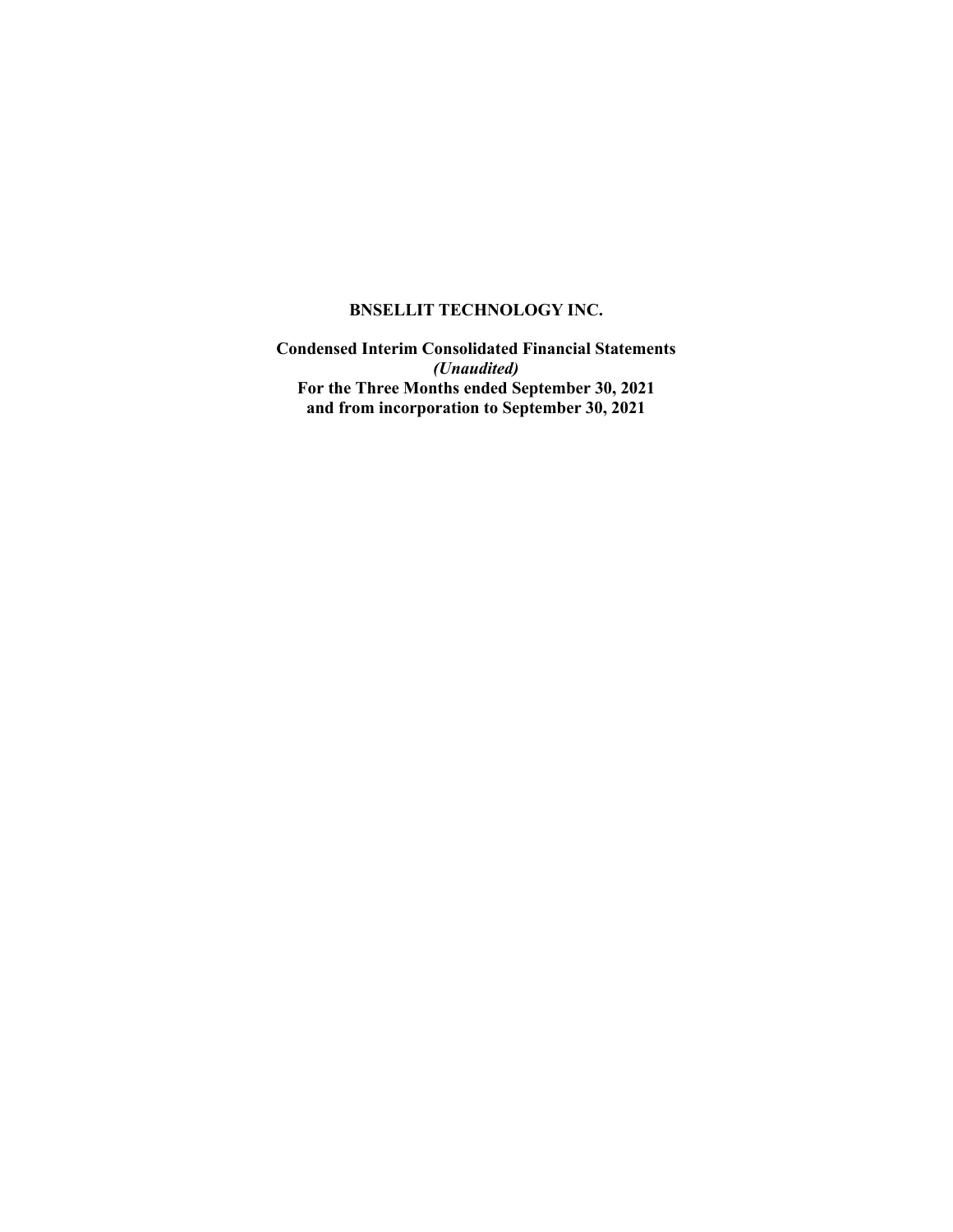Condensed Interim Consolidated Statement of Financial Position

*(Unaudited)*

|                           | September 30,<br>2021 |
|---------------------------|-----------------------|
|                           |                       |
|                           |                       |
| \$                        | 782,524               |
|                           | 6,093                 |
|                           | 40,610                |
|                           | 829,227               |
|                           | 1,312,598             |
| $\mathcal{S}$             | 2,141,825             |
|                           |                       |
|                           |                       |
| $\boldsymbol{\mathsf{S}}$ | 50,474                |
|                           | 50,474                |
|                           |                       |
|                           | 2,634,214             |
|                           | (542, 863)            |
|                           | 2,091,351             |
| $\mathcal{S}$             | 2,141,825             |
|                           |                       |

Approved on behalf of the Board

Director

*See accompanying notes to the financial statements*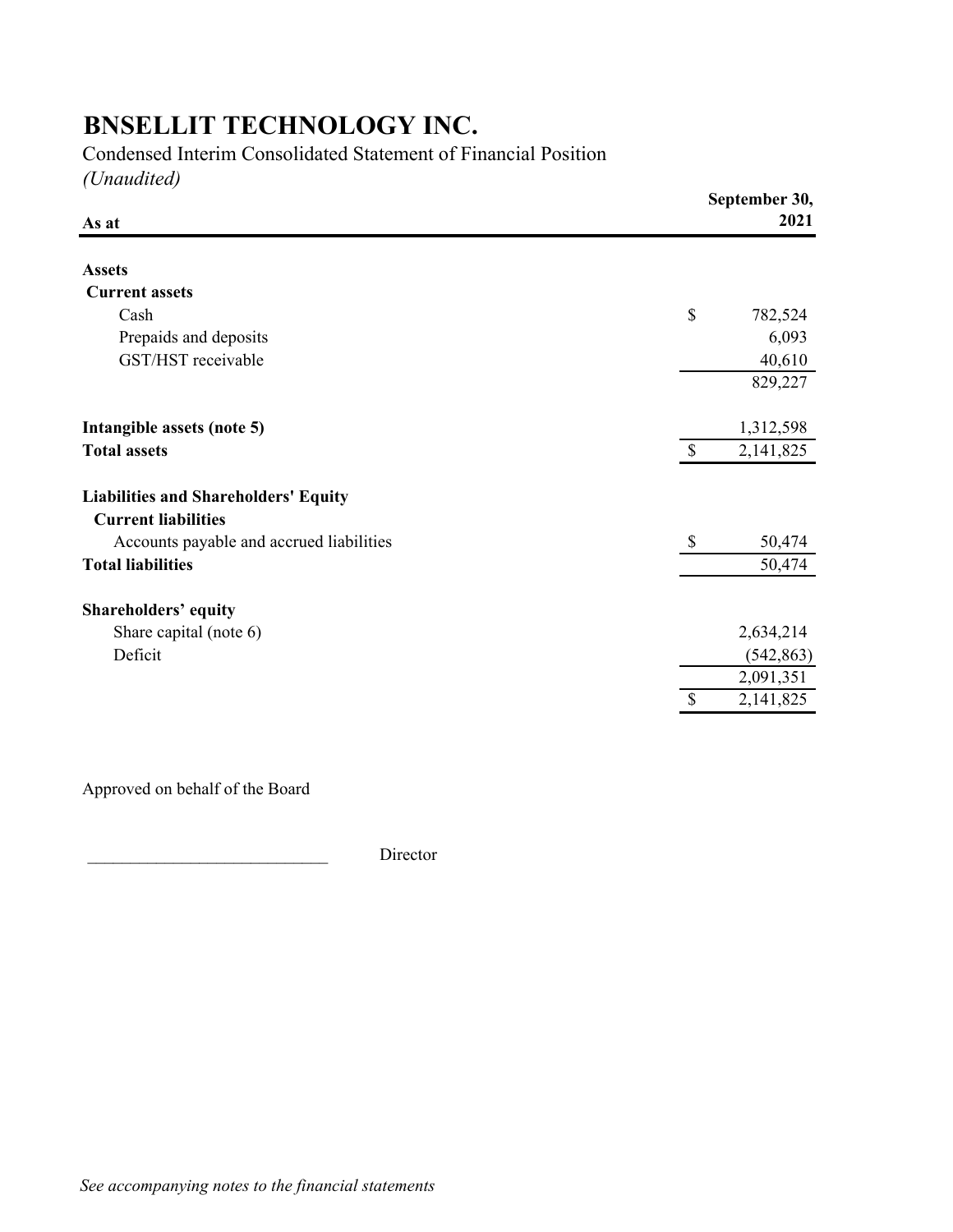Condensed Interim Consolidated Statements of Net and Comprehensive Loss *(Unaudited)*

|                                               | For the three months<br>ended September 30,<br>2021 |            | From incorporation to<br>September 30,<br>2021 |            |
|-----------------------------------------------|-----------------------------------------------------|------------|------------------------------------------------|------------|
| Revenue                                       | \$                                                  |            | S                                              |            |
| <b>Expenses</b>                               |                                                     |            |                                                |            |
| Professional fees                             |                                                     | 109,764    |                                                | 315,488    |
| Wages and related benefits                    |                                                     | 76,513     |                                                | 112,104    |
| <b>Subcontractors</b>                         |                                                     | 45,762     |                                                | 60,762     |
| Office and administration                     |                                                     | 41,971     |                                                | 51,512     |
| Travel                                        |                                                     | 2,997      |                                                | 2,997      |
|                                               |                                                     | 277,007    |                                                | 542,863    |
| Net and comprehensive loss                    | \$                                                  | (277,007)  | -S                                             | (542, 863) |
| Basic and diluted loss per share              |                                                     | (0.01)     |                                                | (0.01)     |
| Weighted average number of shares outstanding |                                                     | 45,604,359 |                                                | 37,252,267 |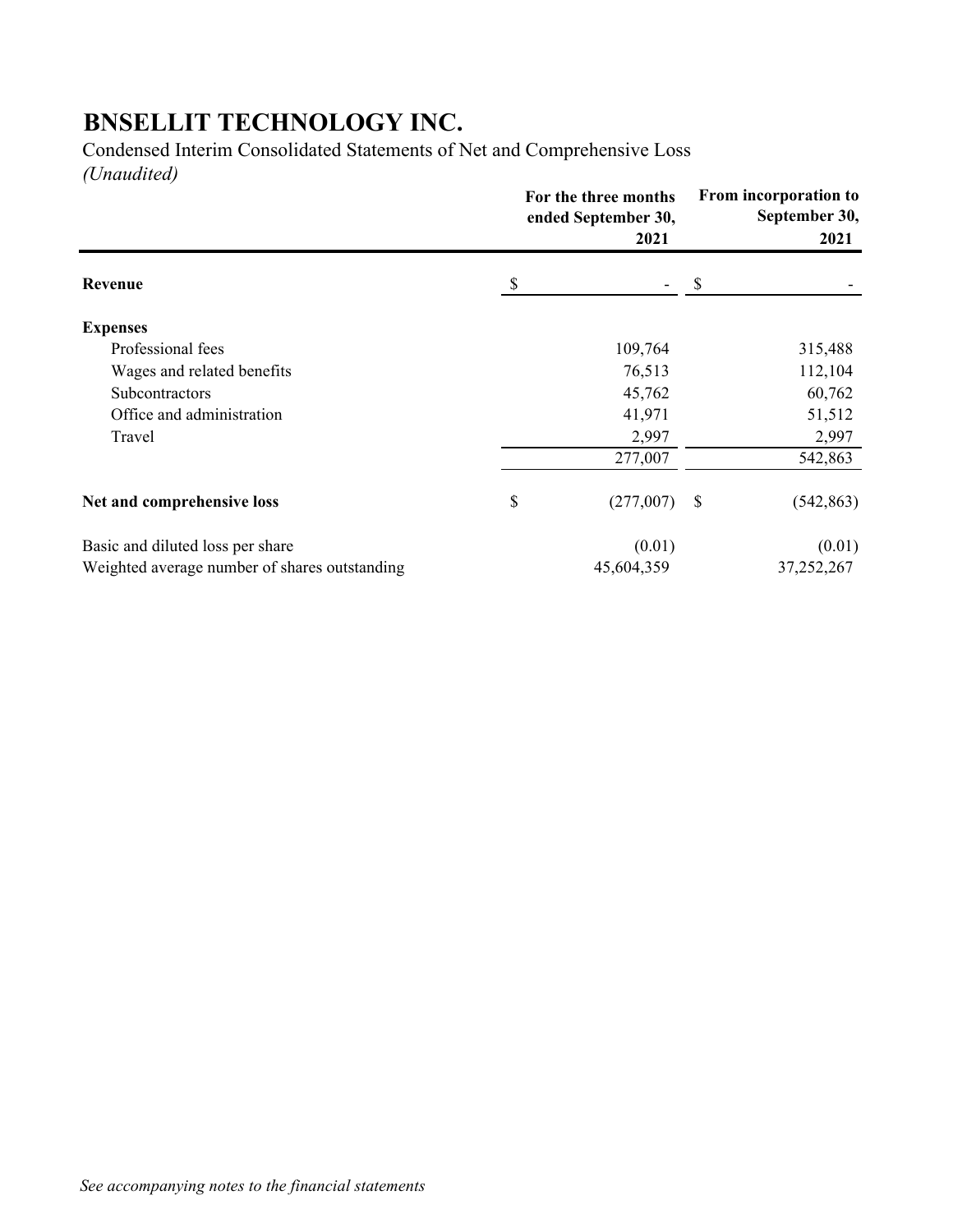Condensed Interim Consoldiated Statement of Changes in Shareholders' Equity *(Unaudited)*

### **From incorporation to September 30, 2021**

|                                     | Number of<br>shares | Share capital   | Deficit       | Total      |
|-------------------------------------|---------------------|-----------------|---------------|------------|
| <b>Balance, beginning of period</b> |                     | $- S$<br>$\sim$ | <sup>\$</sup> | S          |
| Share issuances                     | 45,866,839          | 2,725,732       |               | 2,725,732  |
| Share redemptions                   | (62, 800)           | (62, 800)       |               | (62,800)   |
| Share issue costs                   |                     | (28, 719)       |               | (28, 719)  |
| Net and comprehensive loss          |                     |                 | (542,863)     | (542, 863) |
| <b>Balance, end of period</b>       | 45,804,039          | 2,634,213       | (542, 863)    | 2,091,350  |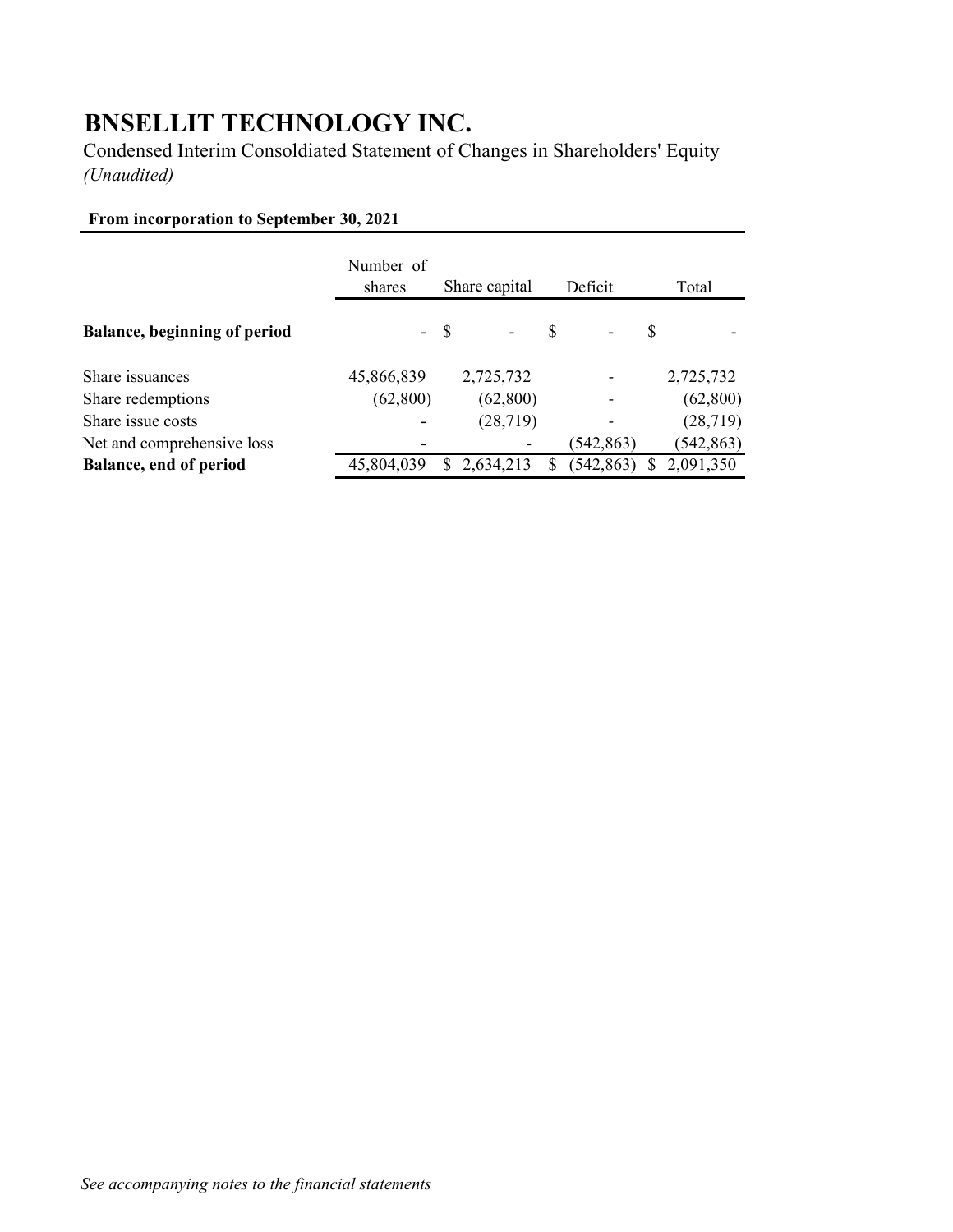#### Condensed Interim Consolidated Statement of Cash Flows

*(Unaudited)*

|                                           | From incorporation to<br>September 30, 2021 |            |
|-------------------------------------------|---------------------------------------------|------------|
| <b>Operating activities:</b>              |                                             |            |
| Net and comprehensive loss                | \$                                          | (542, 863) |
| Changes in non-cash working capital items |                                             |            |
| Prepaids and deposits                     |                                             | (6,093)    |
| GST/HST receivable                        |                                             | (40,610)   |
| Other receivables                         |                                             |            |
| Accounts payable and accrued liabilities  |                                             | 50,475     |
|                                           |                                             | (539,091)  |
| <b>Investing activities</b>               |                                             |            |
| Intangible asset expenditures             |                                             | (145, 598) |
| <b>Financing activities</b>               |                                             |            |
| Share issuances, net of redemptions       |                                             | 1,495,932  |
| Share issue costs                         |                                             | (28, 719)  |
|                                           |                                             | 1,467,213  |
| Increase in cash                          |                                             | 782,524    |
| Cash, beginning of period                 |                                             |            |
| Cash, end of period                       | S                                           | 782,524    |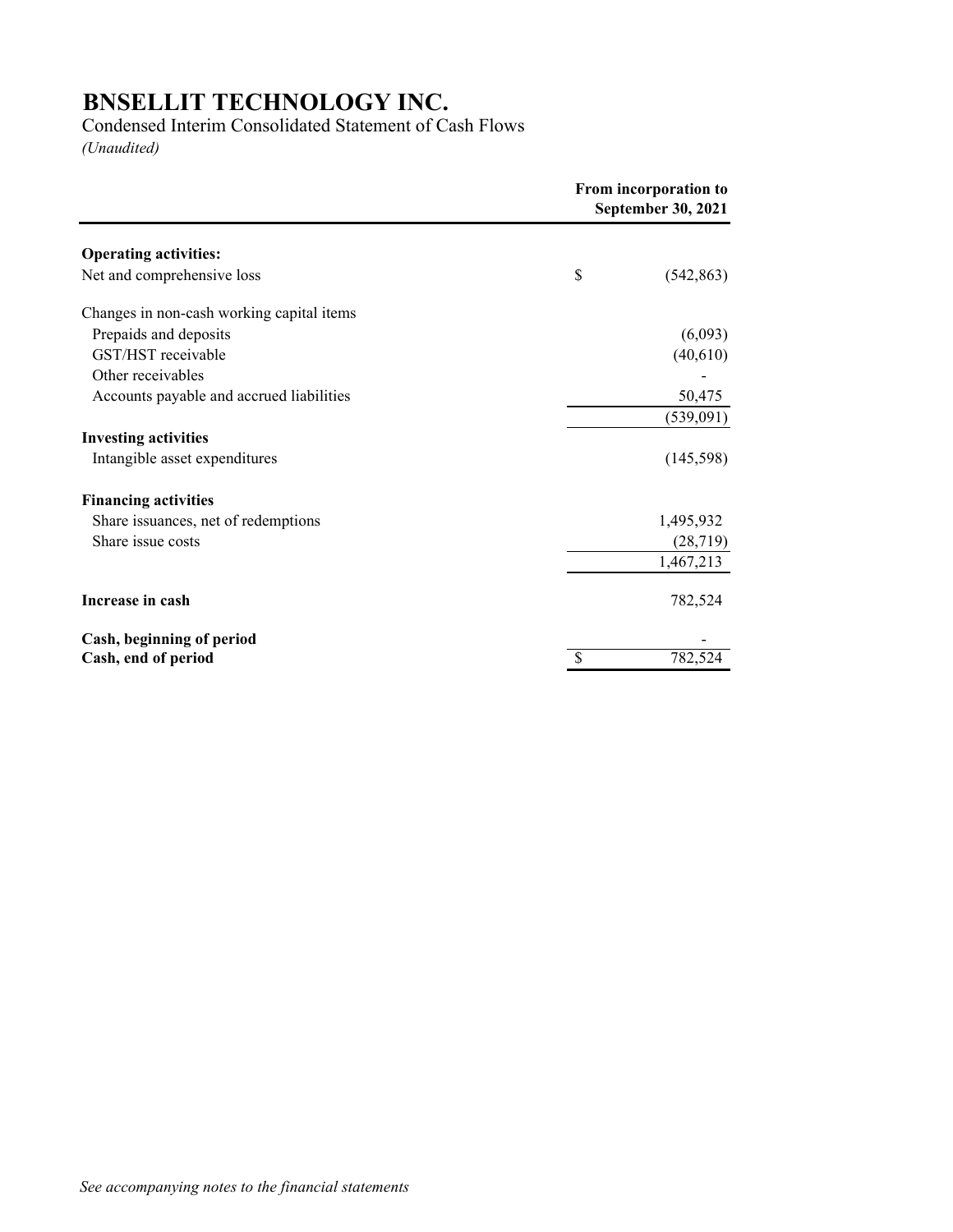#### **1. Nature of operations**

BNSELLIT TECHNOLOGY INC. and its wholly owned subsidiary BNSELLIT Technology (US) Incorporated (the "Company") were incorporated under the laws of Alberta on February 4, 2021 and Delaware on May 21, 2021 respectively. The Company holds intellectual property related to the BNSELLIT and BNBUYIT applications for iOS and Android operating systems.

The Company's corporate office is 421 7 Avenue  $SW - 30<sup>th</sup>$  Floor, Calgary, AB T2P 4K9.

#### **2. Statement of compliance**

These condensed interim consolidated financial statements have been prepared in accordance with International Financial Reporting Standards ("IFRS") applicable to the preparation of interim financial statements, including International Accounting Standards ("IAS") 34, Interim Financial Reporting. These interim consolidated financial statements do not include all of the information required for full annual financial statements and should be read in conjunction with the Company's audited financial statements for the period ended July 31, 2021, which have been prepared in accordance with IFRS.

The condensed interim consolidated financial statements were authorized for issue by the Board of Directors on November 10, 2021.

#### **3. Significant accounting policies**

#### **a) Basis of presentation**

The consolidated financial statements are presented in Canadian dollars, which is also the functional currency, on a historical cost basis except for measurement of financial instruments at fair value through profit or loss.

#### **b) BNSELLIT platform intellectual property**

BNSELLIT platform intellectual property (the "IP") is measured at cost less accumulated depreciation and impairment losses. The amortization rate has not yet been determined at the time of these financial statements.

#### *Impairment*

An impairment loss is recognized if the carrying amount of an asset exceeds its estimated recoverable amount. Impairment losses are recognized in profit or loss. Impairment losses recognized in prior periods are assessed at each reporting date for any indications that the loss has decreased or no longer exists. An impairment loss is reversed if there has been a change in the estimates used to determine the recoverable amount. An impairment loss is reversed only to the extent that the asset's carrying amount does not exceed the carrying amount that would have been determined, net of depreciation, if no impairment loss had been recognized.

The IP is reviewed for indicators of impairment during each financial period and is adjusted if appropriate. If any such indication exists, then the asset's recoverable amount is estimated. The recoverable amount is the greater of the asset's value in use and fair value less costs to sell.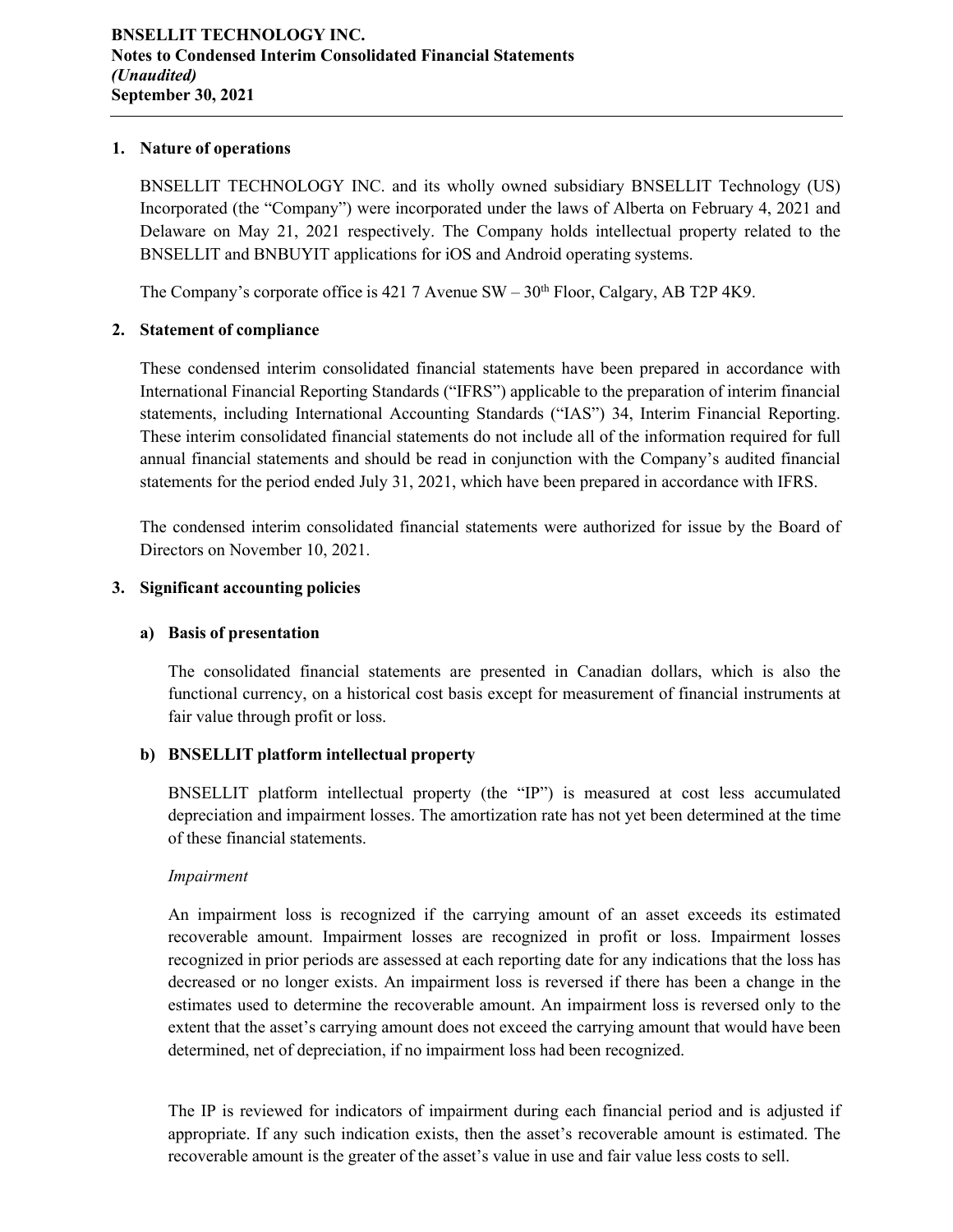#### **3. Significant accounting policies, continued**

#### **c) Consolidation**

The condensed interim consolidated financial statements include the accounts of the Company and its subsidiary corporation, which is wholly-owned. Subsidiaries are consolidated from the date on which the Company obtains control and continue to be consolidated until control ceases. Control is established when the Company has the power to govern the financial and operating policy decisions of the entity so as to obtain benefits from the entity's activities, and generally exists where more than 50% of the voting power of the entity is held by the Company. The financial statements of the subsidiary are prepared for the same reporting period as the Company, using consistent accounting policies. All inter-corporate balances and transactions have been eliminated.

#### **4. Measurement uncertainty**

The preparation of the financial statements in conformity with IFRS requires management to make judgments, estimates and assumptions that affect the application of accounting policies and the reported amounts of assets, liabilities, income, and expenses. Actual results may differ from these estimates.

Estimates and underlying assumptions are reviewed on an ongoing basis. Revisions to accounting estimates are recognized in the period in which the estimates are revised and in any future periods affected.

Key areas with measurement uncertainty are as follows:

 $\bullet$  Indicators of impairment of IP – Management is required to assess, at each reporting date, whether there are any indicators that the asset may be impaired. Management is required to consider information from both external and internal sources.

#### **5. BNSELLIT platform intellectual property**

The IP was acquired from BNSELLIT CANADA INCORPORATED on May 31, 2021 for \$1,167,000 in exchange for common shares as described in note 6. For the period to date, the Company capitalized additional costs of \$145,598.